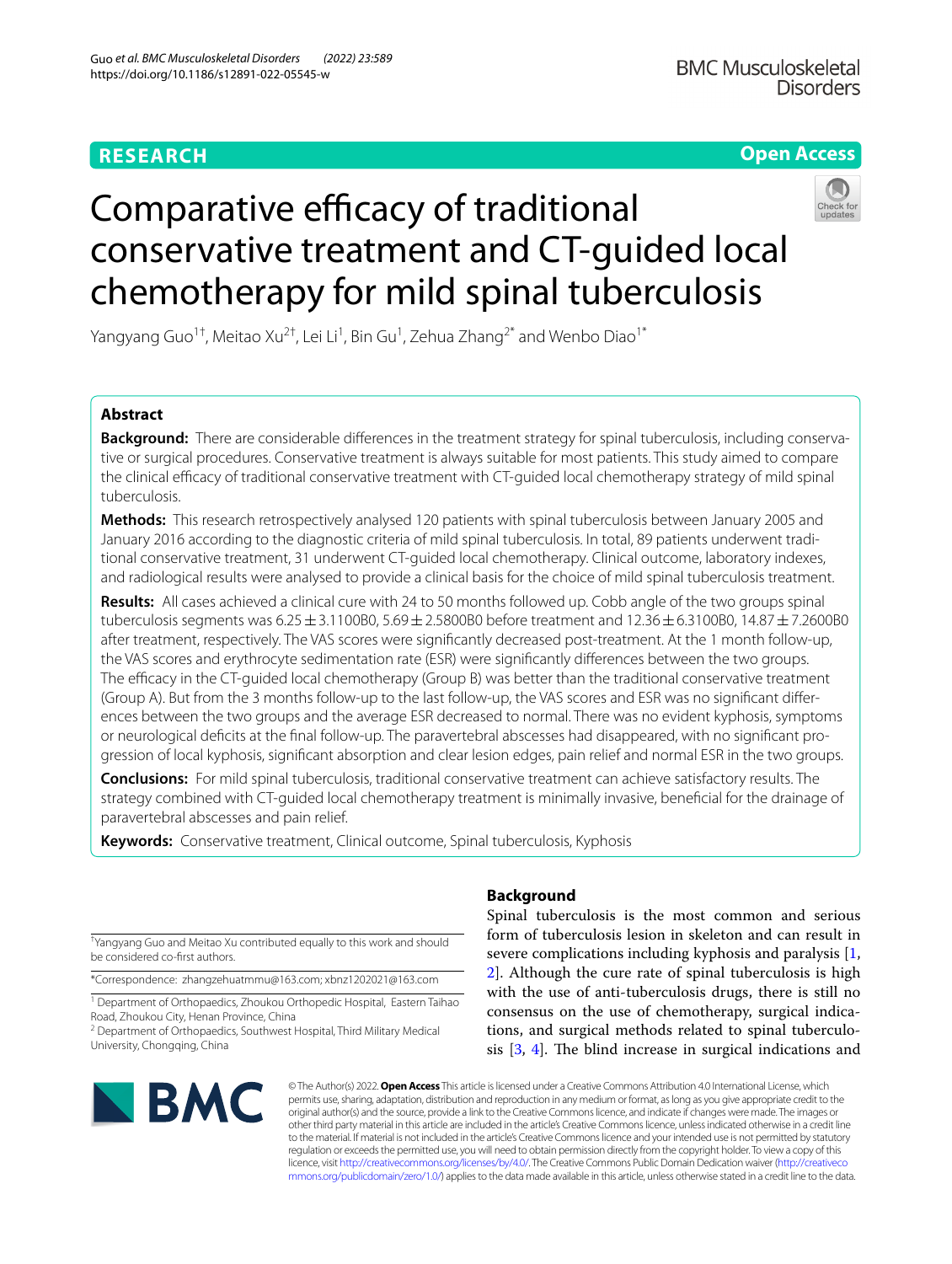over-operation have become problems that need to be solved urgently. How to properly select conservative treatment or surgery has gradually attracted the attention of clinicians. Several researchers have attempted to classify spinal tuberculosis in order to standardise the treatment strategy but classifcation method havebeen widely accepted due to some shortcomings [\[5](#page-7-4), [6\]](#page-7-5).

Through a literature review and in an effort to summarise our relevant clinical experience, we have suggested a standard for the early diagnosis of mild spinal tuberculosis  $[6]$  $[6]$ . The patients from this study, which were treated with a traditional conservative approach, were compared to CT-guided local chemotherapy treatment. The efficacy and safety were evaluated to improve the treatment strategy for spinal tuberculosis.

The study was approved by the Institutional Ethics Review Board of the First Affiliated Hospital at Third Military Medical University and the Ethics Committee of the Zhoukou Union Orthopedic Hospital. Written informed consent was obtained from all patients or their guardians and retrospectively registered. The authors declare that this report does not contain any personal information that could lead to the identifcation of the patient(s) and/ or volunteers.

#### **Methods**

Between January 2005 and January 2016, 120 mild spinal tuberculosis cases were included by imaging, pathology, tuberculosis or gene chip by bacterial culture in this research. 89 patients underwent traditional conservative treatment (Group A), another 31 cases were performed CT-guided local chemotherapy (Goup B). The patient's treatment of choice was determined involved a multidiscipline team and participation with the patient and his families also, which was led by spine surgeons, participation with an interventional and diagnostic radiology physician specialist, a pathologist, a physician or infectious diseases specialist. All written informed consents of treatments was obtained from the patient.

The word meaning of mild spinal tuberculosis were as follows: active spinal tuberculosis, mild systemic and local symptoms; single central vertebral or two margin vertebral tuberculosis; spinal appendage tuberculosis without spinal canal involvement; mild bone destruction (< 1/3 vertebral height, no large sequestrum); no retropharyngeal, single vertebral involvement with central lesion or multivertebral involvement with edge type lesion; neurological deficits according with American Spinal Injury Association (ASIA) D or normal; no obvious kyphosis (Cobb angle < 3000B0); and no obvious spinal instability. We chose the mild spinal tuberculosis patients in this study, the inclusion criteria of the traditional conservative treatment (Group A) was the paravertebral abscess less than 50 ml based on imaging, if the paravertebral abscess was > 50 ml, the CT-guided local chemotherapy (Group B) were performed. The exclusion criteria were as follows: severe bone destruction (> 1/3 vertebral height), signifcant kyphosis (Cobb angle > 3000B0), obvious neurological deficit (worse than ASIA D), large abscesses and accompanying sequestrum requiring debridement, bone grafting and internal fxation, complicated active pulmonary tuberculosis, and poor tolerance or compliance.

The traditional conservative treatment (Group  $A$ ): the 89 patients without paravertebral abscesses or psoas gravitation abscess were accepted four drug anti-tuberculous chemotherapy, i.e. HREZ (rifampicin, 15 mg/kg, maximum, 600 mg/day; isoniazid, 6 mg/kg, maximum 300 mg/day; ethambutol, 25 mg/kg, maximum 750 mg/ day; pyrazinamide, 25 mg/kg, maximum 750 mg/day) for at least 18 months. In order to improve the compliance and convenience of patients outside the hospital, all patients and their families received education and training to make clear the importance of early, regular, appropriate, whole-course, and combined medication, and to supervise the patients' medication.

The CT-guided local chemotherapy (Group B): the 31 patients appeared obvious paravertebral abscesses or psoas gravitation abscess, in the prone or lateral position, a CT positioning scanner was used to select the best puncture point. The punctures were performed above the transverse process and into the intervertebral space and paraspinal abscess. Under local anaesthesia, puncture was performed with an 18G puncture needle to reach the lesion position. After CT reconfrmation, the guide wire and expansion tube were taken out and the double-lumen tube was placed inside. The patient was observed for 30 min. Vital signs were monitored and antibiotics were used to prevent infection for three days after the operation (1 g rifamycin sodium or 0.6 g isoniazid was added to 500 ml saline for 24 h under continuous infusion). Four drug anti-tuberculous chemotherapy HREZ was performed following the same procedure as that for the group A.

All patients were followed up 1, 3, 6, 9, 12, 18 months after treatment, and then once a year thereafter). Clinical symptoms, signs, and ESR, liver and kidney function were monitored. A visual analogue scale (VAS) was used to assess pain improvement, along with a neurological status test according to the American Spinal Injury Association (ASIA) impairment scale [[7](#page-7-6)]. All patients underwent imaging examination (X-ray, CT, MRI). Radiology (X-ray, CT) was used to evaluate kyphosis. VAS score and kyphosis Cobb angle were measured before and after the treatment.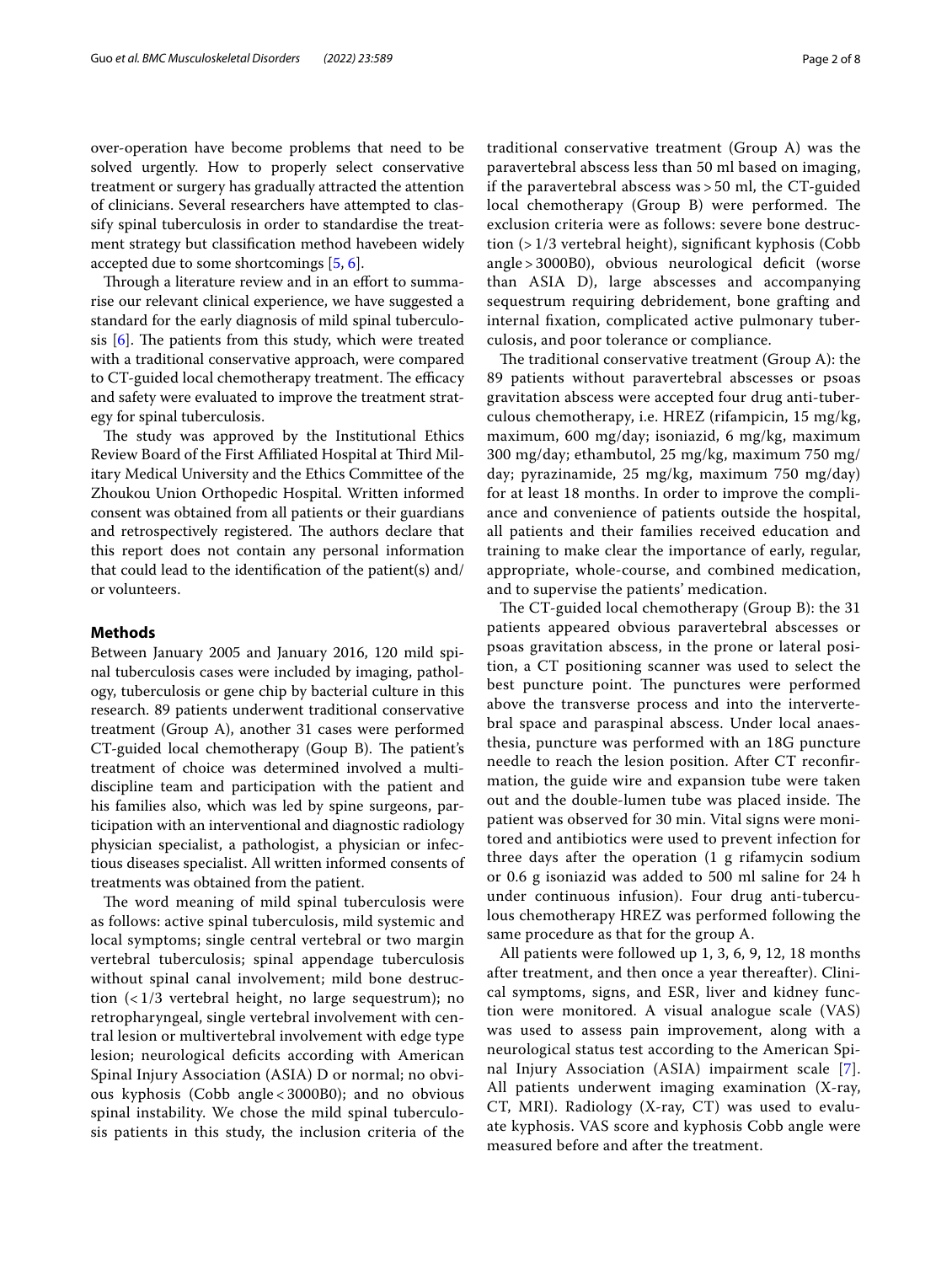Cure defnition was as follows: follow-up more than 18 months, good body condition, normal temperature, good appetite, normal ESR, no obvious local symptoms, no abscess or sinus, X-ray shows abscess disappearance or calcifcation, no sequestrum or absorption, and lesion edge clear or joint fusion [\[8](#page-7-7), [9](#page-7-8)]. All patients received nutritional supporting treatment. Conservative treatment patients were not confned to bed but told to avoid strenuous exercise.

All analyses were performed using the SPSS statistical software package (version 14.0, SPSS Inc, Chicago, IL, USA). The progression of VAS and ESR at the before treatment, various follow-up timepoints at 1, 3, 18 months of treatment and the last follow-up were compared between the two groups using repeated measure analysis. The before treatment and final follow-up kyphotic angles were compared with analysis of variance among groups, and then using the Student–Newman– Keuls test to compare each group. Gender was statistically analysed using the  $\chi^2$  test, and age was statistically analysed using analysis of variance. *P*<0.05 was considered to indicate a signifcant diference.

#### **Results**

The general data of patients was described (Table [1](#page-2-0)). 120 mild spinal tuberculosis patients were included in this research, including 89 males and 31 females with an average age of  $28.08 \pm 10.78$  years (range 15–78 years). All patients were followed up for 24–50 months with an average  $33.45 \pm 13.07$  months (range 24–50 months). In the traditional conservative treatment (Group A), at the one month follow-up, the ESR dropped in 85 patients, and then returned to a normal level at three months, but increased in four lumbar patients, accompanied by

<span id="page-2-0"></span>**Table 1** Patient data

| Group         | Group A<br>$(n=89)$ | <b>Group B</b><br>$(n=31)$ | P value            |
|---------------|---------------------|----------------------------|--------------------|
| Gender        |                     |                            | $0.496^{\circ}$    |
| Male          | 55                  | 17                         |                    |
| Female        | 34                  | 14                         |                    |
| Age           | $28.08 \pm 10.78$   | $76.87 + 9.56$             | 0.531 <sup>b</sup> |
| Distribution  |                     |                            |                    |
| Cervical      | 2                   | 0                          |                    |
| Thoracic      | 21                  | 10                         |                    |
| Thoracolumbar | 14                  | 12                         |                    |
| Lumbar        | 50                  | 9                          |                    |
| Lumbosacral   | $\mathcal{P}$       | 0                          |                    |
|               |                     |                            |                    |

<sup>a</sup> There was no significant difference in gender between the two groups (Chisquare test, *p*>0.05)

<sup>b</sup> There was no significant difference in age between the two groups (Analysis of variance, *p*>0.05)

obvious pain, aggravated bone destruction, progressive kyphosis, unabsorbed paravertebral abscess. These patients underwent further surgical treatment. The drug sensitivity test indicated they were infected with resistant spinal tuberculosis, so chemotherapy drugs were adjusted, and the patients were declared cured 18 months after surgery. All patients were able to follow the chemotherapy regimen for 18 months and achieved clinical cure (95.51%) (Fig. [1\)](#page-3-0), except the 4 patients infected with resistant spinal tuberculosis had been treated with correction, bone grafting surgery.

In the CT-guided local chemotherapy (Group B), the drainage time was three weeks to three months in patients with catheter drainage, local intensifed chemotherapy and with combined drug treatment for 18 months. The extraction standard of the drainage tube was drainage pus less than 5 ml/day, observed continuously for 3 days, ESR<20 mm/h and abscess disappearance by CT or MRI re-examination. During the treatment period, all patients were treated successfully without cross-infection. At one month follow-up, one patient showed increased ESR, pain and progressive kyphosis, then underwent surgical treatment. The drug sensitivity test indicated it was due to resistant spinal tuberculosis, so the chemotherapy drugs were adjusted and the patient was cured 18 months later. The remaining patients were clinically cured and the abscesses disappeared. MRI showed a vertebral signal similar to the surrounding normal vertebral body (Fig. [2\)](#page-3-1).

In the conservative treatment group (Group A), most patients with out obvious abscess still had pain at the frst month follow-up. At the three months follow-up, X-rays showed that the bone was stable in the vertebral destruction area, the marginal bone appeared sclerotic, the pain had disappeared, and MRI showed no obvious abscess. At six months follow-up, 36 patients showed interbody fusion. At nine months follow-up, 67 showed bone fusions. At 18 months follow-up, there were 85 cases of interbody fusion, the disease was cured except the 4 resistant spinal tuberculosis. In the CT-guided puncture/irrigation combined conservative treatment groups (Group B), the abscess disappeared, and the pain symptoms were relieved one month postoperatively except the one resistant spinal tuberculosis. At three to six months postoperatively, the lesion showed marginal sclerosis and intervertebral fusion. Vertebral body fusion was observed at one year follow-up except the one resistant spinal tuberculosis.

The VAS scores of two groups were significantly decreased post-treatment. At the 1 month follow-up, the average VAS scores was  $4.75 \pm 1.82$  in the group A and  $3.05 \pm 1.37$  in the group B, the average ESR was  $30.54 \pm 9.15$  (mm/h) in the group A and  $20.20 \pm 8.65$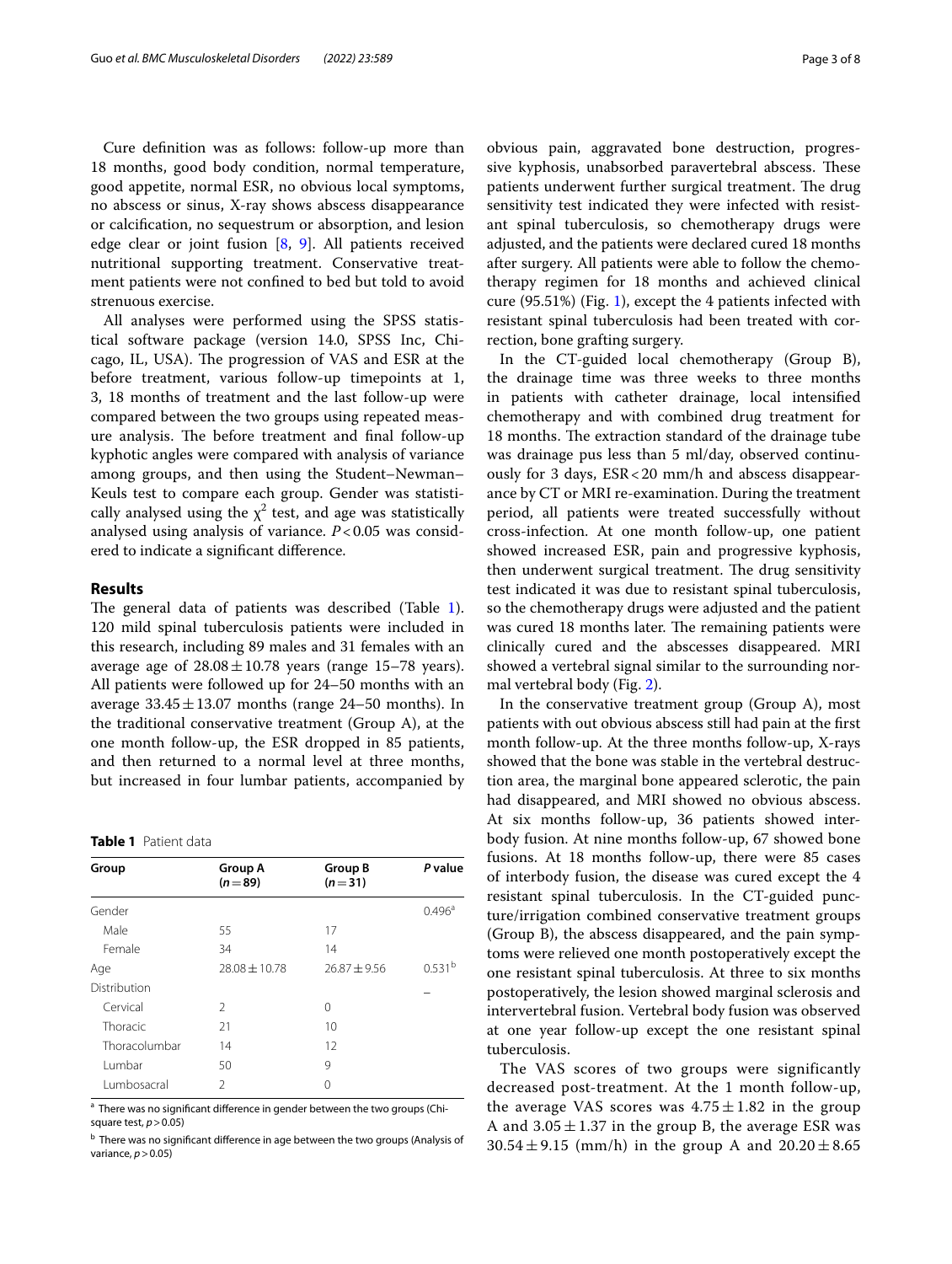

<span id="page-3-0"></span>



<span id="page-3-1"></span>**Fig. 2 a** Sagittal and coronal MRI images showing a 31-year-old male with mild spinal tuberculosis at the T8~T11 levels. Tuberculosis accumulated in the vertebral body and intervertebral space with a smaller paravertebral abscess; no distinct kyphosis was observed. **b** Sagittal and axial CT scan showing tuberculosis of the thoracic vertebra. An abscess was treated with CT puncture, followed by two months of drainage.**c** At one year follow-up, sagittal and coronal MRI showed signifcant bone destruction and intervertebral space reduction, but the tuberculosis abscess has disappeared. **d** Four years after combined treatment with CT guided puncture, catheter drainage and 18 months of standard chemotherapy, sagittal CT and MRI showed a solid fusion at the T8/T9, T10/11 levels and destruction of the thoracic vertebrae. The paravertebral abscesses had disappeared at the T8~T11 levels, with no signifcant progression of local kyphosis.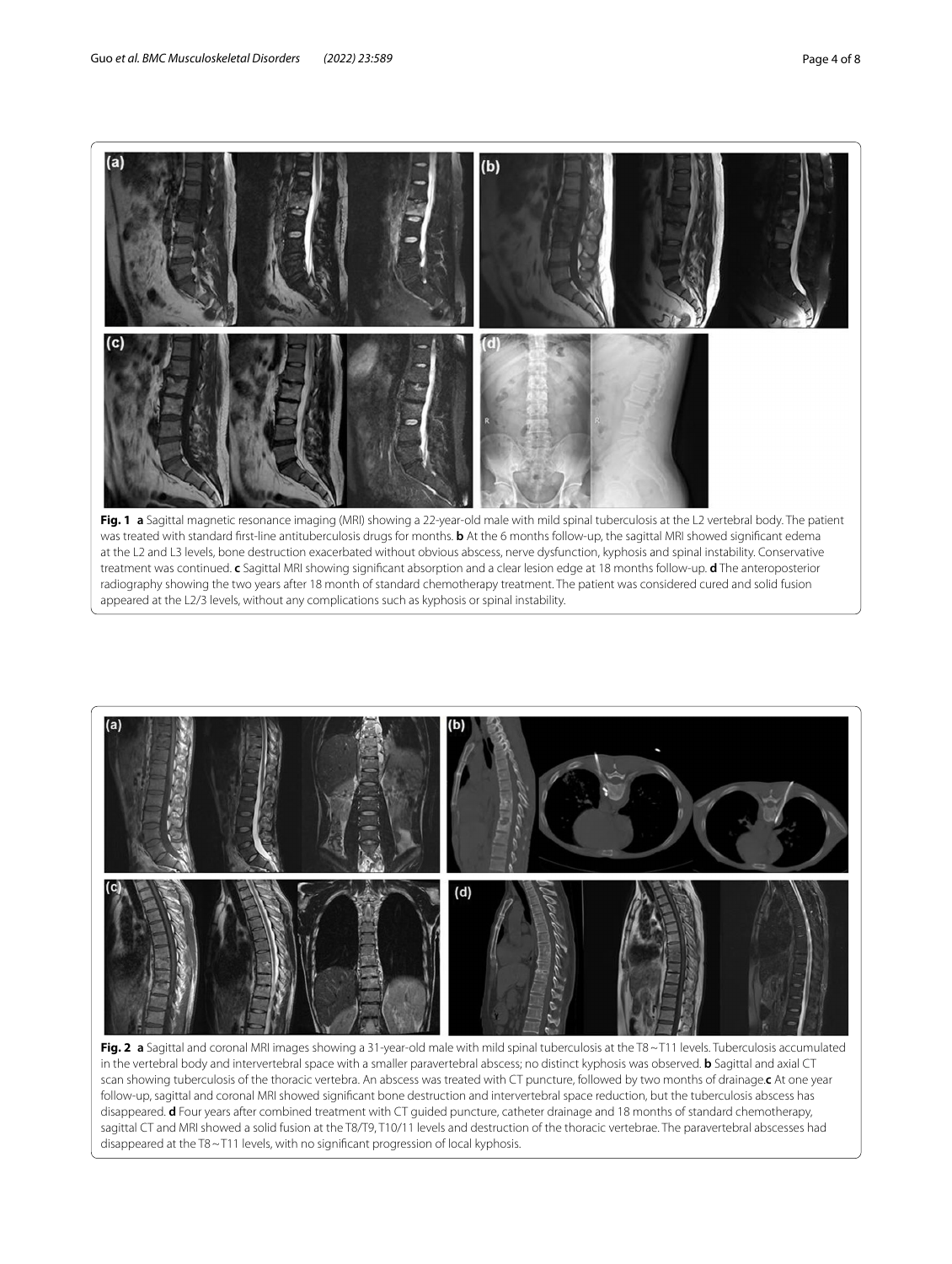<span id="page-4-0"></span>

|  |  |  |  |  | Table 2 Comparison of VAS score showing the progression at the various follow-up timepoints of treatment between the two groups |
|--|--|--|--|--|---------------------------------------------------------------------------------------------------------------------------------|
|--|--|--|--|--|---------------------------------------------------------------------------------------------------------------------------------|

| Group   | <b>Before treatment</b> | At the 1 month  | At the 3 months    | At the 18 months | Last follow-up  |  |
|---------|-------------------------|-----------------|--------------------|------------------|-----------------|--|
| Group A | $5.61 \pm 1.63$         | $4.75 \pm 1.82$ | $3.05 \pm 1.53$    | $2.56 \pm 1.44$  | $2.06 \pm 1.07$ |  |
| Group B | $5.23 \pm 1.23$         | $3.05 \pm 1.37$ | $2.86 \pm 1.67$    | $2.19 \pm 1.34$  | $1.81 \pm 1.01$ |  |
| P value | $0.075^{\text{a}}$      | $0.045^{b}$     | 0.231 <sup>c</sup> | $0.416^d$        | $0.384^e$       |  |

a There was no signifcant diference in VAS score before treatment between the two groups (Repeated measure analysis, *p*>0.05)

<sup>b</sup> There was significant difference in VAS score at the 1 month of treatment between the two groups (Repeated measure analysis, *p* < 0.05)

c There was no signifcant diference in VAS score at the 3 months of treatment between the two groups (Repeated measure analysis, *p*>0.05)

d There was no signifcant diference in VAS score at the 18 months of treatment between the two groups (Repeated measure analysis, *p*>0.05)

e There was no signifcant diference in VAS score at the last follow-up between the two groups (Repeated measure analysis, *p*>0.05)

<span id="page-4-1"></span>

|        | Table 3 Comparison of ESR (mm/h) showing the progression at the various follow-up timepoints of treatment between the two |  |  |  |  |  |  |
|--------|---------------------------------------------------------------------------------------------------------------------------|--|--|--|--|--|--|
| groups |                                                                                                                           |  |  |  |  |  |  |

| Group     | <b>Before treatment</b> | At the 1 month     | At the 3 months | At the 18 months     | Last follow-up  |  |
|-----------|-------------------------|--------------------|-----------------|----------------------|-----------------|--|
| Group A   | $71.52 \pm 14.85$       | $30.54 + 9.15$     | $15.37 + 3.17$  | $10.56 + 2.35$       | $9.32 + 2.07$   |  |
| Group B   | $73.23 \pm 18.79$       | $20.20 \pm 8.65$   | $10.05 + 2.44$  | $9.87 + 2.61$        | $8.81 \pm 1.75$ |  |
| $P$ value | $0.954$ <sup>a</sup>    | 0.036 <sup>b</sup> | 0.738c          | $0.655$ <sup>d</sup> | $0.712^e$       |  |

a There was no signifcant diference in ESR before treatment between the two groups (Repeated measure analysis, *p*>0.05)

b There was signifcant diference in ESR at the 1 month of treatment between the two groups (Repeated measure analysis, *p*<0.05)

c There was no signifcant diference in ESR at the 3 months of treatment between the two groups (Repeated measure analysis, *p*>0.05)

d There was no signifcant diference in ESR at the 18 months of treatment between the two groups (Repeated measure analysis, *p*>0.05)

e There was no signifcant diference in ESR at the last follow-up between the two groups (Repeated measure analysis, *p*>0.05)

in the group B, which were significantly differences between the two groups. The efficacy in the CT-guided local chemotherapy (Group B) was better than the traditional conservative treatment (Group A). But from the 3 months follow-up to the last follow-up, the VAS scores and ESR was no significant differences between the two groups and the average ESR decreased to normal (Tables [2](#page-4-0) and [3](#page-4-1)).

At the last follow-up, the average Cobb angle was  $12.36 \pm 6.3100B0$  in conservative treatment (Group A),  $14.87 \pm 7.2600B0$  in CT-guided local chemotherapy (Group B), with no significant differences. Compared with the pre-treatment Cobb angle, mild residual kyphosis was observed in the two groups but no significant differences between the two groups (Table [4\)](#page-4-2). No obvious symptoms of neurological deficits were observed, and all patients returned to normal daily activities. Except the patients infected with resistant spinal tuberculosis had been treated with correction, bone grafting surgery, the other patients were cured from the18 months follow-up to the last follow-up. The paravertebral abscesses had disappeared, with no significant progression of local kyphosis, significant absorption and clear lesion edges, pain relief and normal ESR in the two groups.

<span id="page-4-2"></span>

| Table 4 Comparison of Cobb angle before and after treatment |  |  |  |  |
|-------------------------------------------------------------|--|--|--|--|
| between the two groups                                      |  |  |  |  |

| Last follow-up           |
|--------------------------|
| $12.36 \pm 6.31^{\circ}$ |
| $14.87 + 7.26^{\circ}$   |
| 0.093 <sup>b</sup>       |
|                          |

<sup>a</sup> There was no significant difference in Cobb angle before treatment between the two groups (Analysis of variance, *p*>0.05)

**b** There was no significant difference in Cobb angle at last follow-up between the two groups (Analysis of variance, *p*>0.05)

#### **Discussion**

The best basic treatment of spinal tuberculosis diseases is chemotherapy, rest, and immobilisation. It was advocated chemotherapy alone at the beginning until Hodgson advocated debridement and bone grafting fusion surgery [[10](#page-7-9)]. Surgery should be considered in cases of unstable spine to prevent kyphosis, progressive symptoms of spinal cord nerve damage to avoid paralysis. The fnal neurological improvement is signifcantly afected by patients sufering from tuberculosis of spine, vertebral involvement, AIS grade, bladder and bowel involvement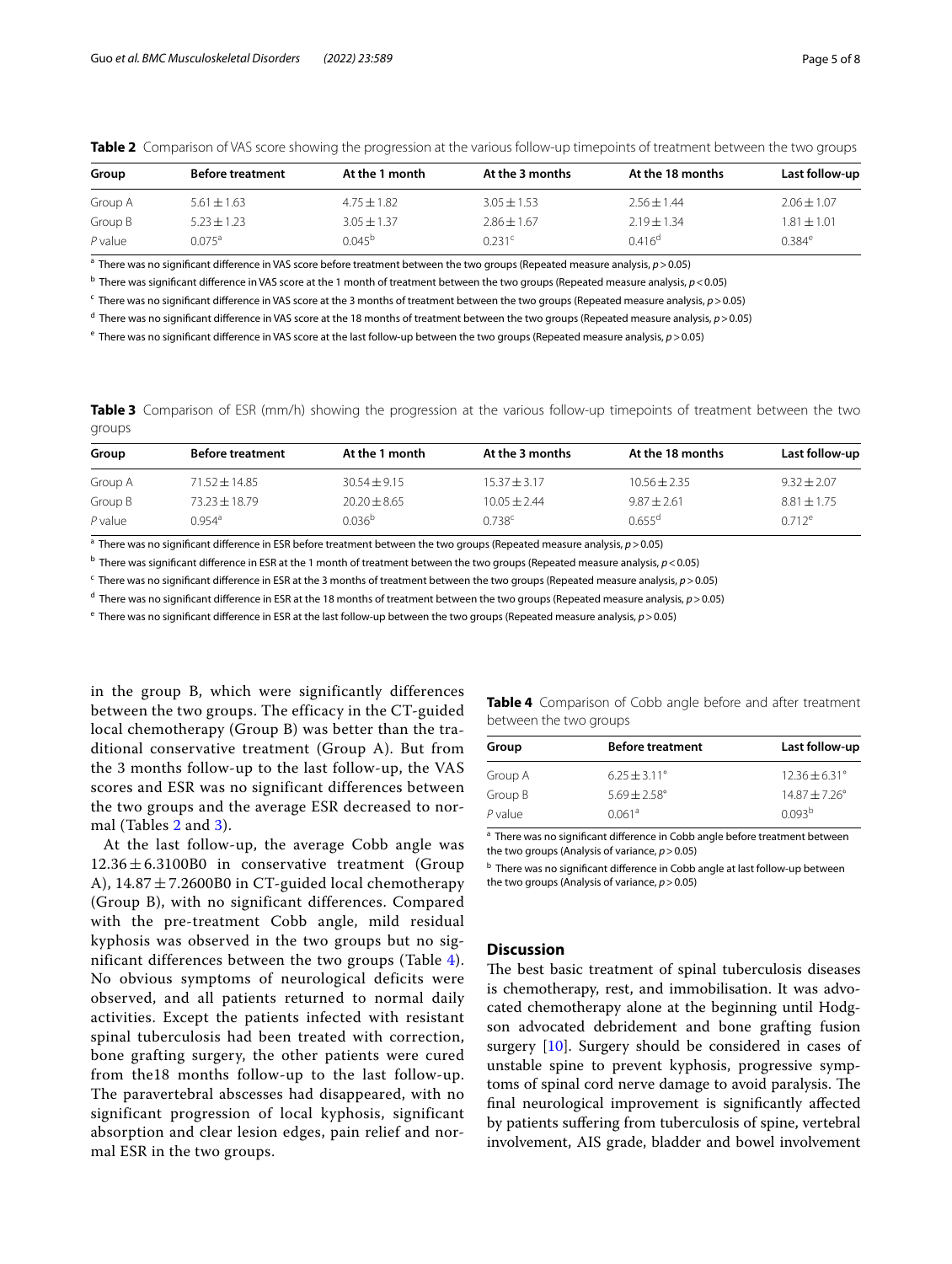Surgical strategy has signifcant advantages in terms of preventing kyphosis progression and neurological deficits, but with many disadvantages such as considerable trauma, risk to important organs, blood vessels and nerves, postoperative complications, economic burden and so on. Selecting the appropriate treatment programme for spinal tuberculosis is challenging for surgeons  $[14, 15]$  $[14, 15]$  $[14, 15]$  $[14, 15]$ . The choice of surgery or drug therapy has yet been reached an agreement. Many studies have reported satisfactory results for the treatment of spinal tuberculosis with simple chemotherapy, and about 80% of patients achieved spontaneous fusion. Chemotherapy became one essential foundation for the treatment of spinal tuberculosis  $[16, 17]$  $[16, 17]$  $[16, 17]$  $[16, 17]$ . The antitubercular drugs are the key stones in the management of tuberculosis of spine, similar as soft tissue tuberculosis management, limited role of surgery [[18](#page-7-17)]. For patients without serious complications, drug chemotherapy can achieve satisfying short and long-term efects. Moreover, the conservative treatment is suitable for most patients, as an early incarnation of the concept of individualised treatment. Bhojraj et al. [[19\]](#page-7-18) reported more than 98% spinal tuberculosis patients can be cured by simple chemotherapy and avoided surgery. No signifcant diference in functional outcome was found between conservative management and surgery for cases with uncomplicated spinal tuberculosis [[20\]](#page-7-19).

The indication for the conservative treatment of spinal tuberculosis has always been controversial. Conservative treatment should be suitable for patients without obvious kyphosis, spinal instability, and progressive dysfunction of the spinal cord. In our past research, we characterised a subtype of spinal TB called 'mild spinal TB' in great details and selected the study population accordingly to improve the clinical classifcation and treatment of spinal tuberculosis [\[6](#page-7-5)]. In a prospective study, patients without neurological deficits and significant kyphosis were treated effectively with anti-tuberculosis drugs  $[21]$  $[21]$  $[21]$ . The results showed that 42 patients (95.4%) were clinically cured without any signifcant kyphosis after only chemotherapy. In our study, the average number of spinal tuberculosis levels involved was 2.5 (range from one to fve levels). Single vertebral involvement with a central lesion or multivertebral involvement with edge type lesions are indications for conservative treatment. We found that patients who underwent CT-guided local chemotherapy for spinal tuberculosis involving with paravertebral abscess or psoas gravitation abscess, also achieved satisfactory results without obvious kyphosis and no spinal instability.

Although mild kyphosis was observed, there were no obvious symptoms in the two groups. With progress in treatment concepts, mild spinal tuberculosis is no longer treated surgically in recent years, but rather most patients are treated by simple chemotherapy and achieve satisfactory results. The existence of tuberculosis cold abscess always causes toxemia, abnormal infammatory laboratory indicators, increased consumption, and pain. It's theoretically possible that traditional drug chemotherapy is not easy to obtain early control of abscess, the CT puncture treatment can play the purpose of rapid recovery of eliminate pus and pain relief. In this study, at the 1 month follow-up, the VAS scores and ESR were significantly differences between the two groups. The efficacy in the CT-guided local chemotherapy(Group B)was better than the traditional conservative treatment (Group A). But from the 3 months follow-up to the last followup, the VAS scores and ESR was no signifcant diferences between the two groups and the average ESR decreased to normal, which milght benefts from basic chemotherapy. It is very likely that patients in the traditional chemotherapy group had less or small abscess, and the chemotherapy drugs could be efectively controlled TB infection in the early stage. Minimally invasive surgery involved CT-guided percutaneous catheter drainage and percutaneous catheter infusion chemotherapy carries advantages in terms of less invasiveness, precise drainage, and enhanced local drug concentration. The use of CTguided percutaneous may be recommended in addition to conservative chemotherapy and open debridement and instrumental fxation for patients with paravertebral or psoas abscesses and spinal tuberculosis  $[22]$ . There was no obvious diference between traditional conservative treatment with drug anti-tuberculous chemotherapy and CT-guided local chemotherapy to delay kyphosis, spinal instability, and neurological deficits in mild spinal tuberculosis by comparison.

With the development of the economy, the health consciousness of patients has gradually improved, and various diagnostic techniques have been applied to the clinic. These affordable and simple actions and district levels could facilitate earlier diagnosis [\[23\]](#page-7-22). Diagnosis of spinal tuberculosis (TB) in the early infammatory stage is essential to prevent the development of spinal deformity and neurological deficit  $[24]$  $[24]$  $[24]$ . Due to this, the early diagnosis rate of spinal tuberculosis has been signifcantly enhanced. Before the symptoms of kyphosis, gravitation abscess, neurological deficits, and spinal instability occur, patients can be diagnosed and treated early. The CT puncture treatment technique has some advantagesis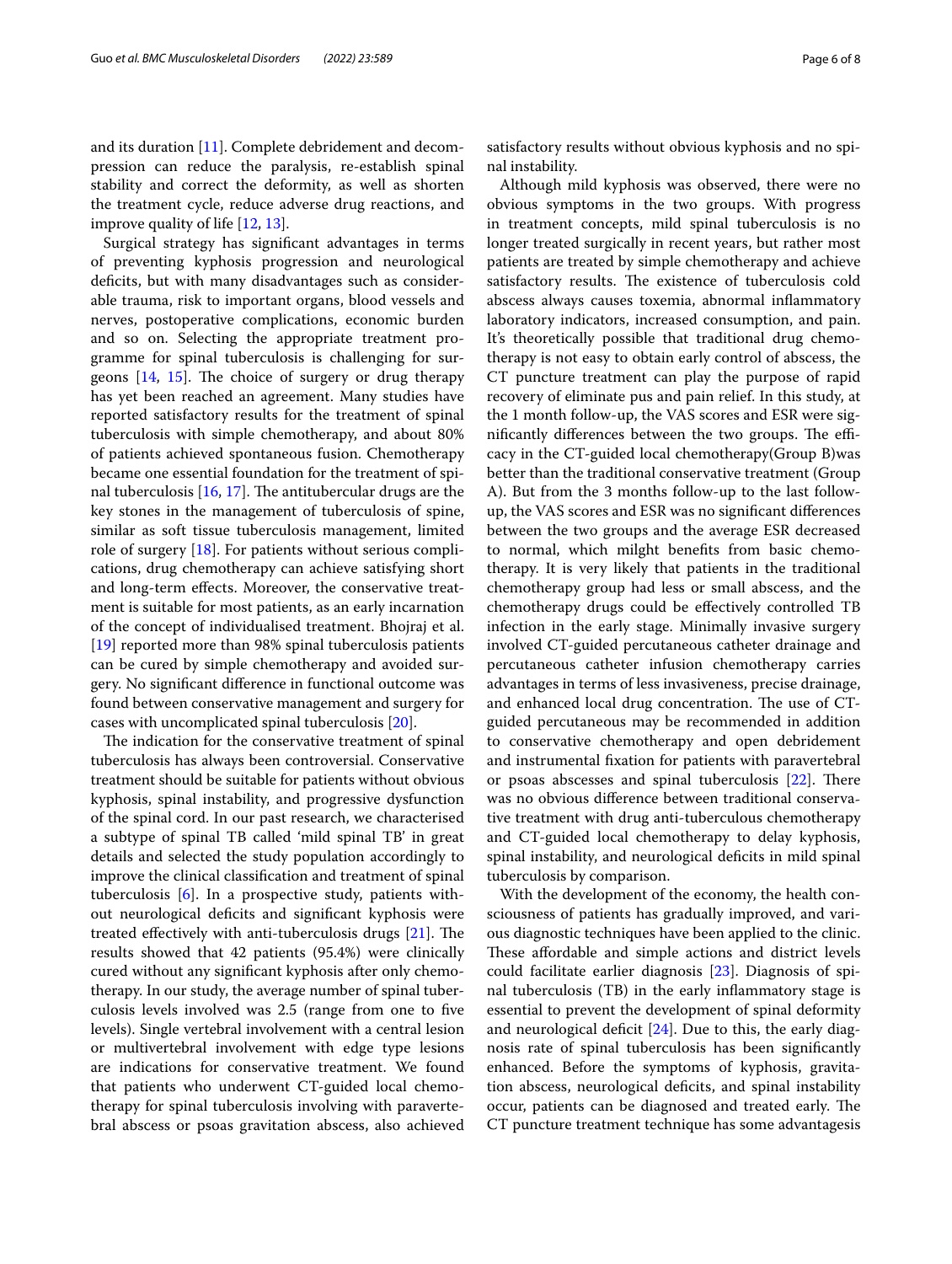of less traumatic or risky, benefcial for obtaining specimens, detecting drug resistance and acomplishing early individualised treatment.

One persistent controversy in the treatment of spinal tuberculosis is the absence of a general classifcation system to guide clinical protocols. In order to standardise treatment strategies, a few researchers have attempted to classify spinal tuberculosis, but this has not been widely accepted because of some shortcomings. The classic pathological types (edge type, central type, sub-ligament type, accessory type) are too simple, making it difficult to guide clinical surgical decisions and prognosis. In 2001, Mehta et al. [[25\]](#page-7-24) divided thoracic vertebrae into four types based on MRI signs, and recommended surgical procedures according to the diferent type. However, the classifcation system only included the thoracic vertebrae. In 2008, a retrospective study analysed 76 patients with spinal tuberculosis, and put forward a new classifcation (GATA) according to abscesses, neurological deficit, vertebral collapse, kyphosis, spinal instability, and disc degeneration  $[5]$  $[5]$ . This new classification system is considered to be a practical guide for spinal tuberculosis treatment planning [[26](#page-7-25)]. Nonetheless, the classifcation does not include spinal adnexal tuberculosis, as this criterion is too complex to master in the clinic. Non-surgical measures have been successful in the treatment of spinal tuberculosis patients without the use for bracing [[16](#page-7-15), [19\]](#page-7-18).

Although surgical treatment for spinal tuberculosis abscess can lead to satisfactory clinical outcomes [\[27](#page-7-26)]. The treatment by CT puncture and catheterisation is minimally invasive, beneficial for the drainage of paravertebral abscesses, and reduce the possibility of conventional surgical debridement for tuberculosis abscesses. Moreover, this strategy reduces tuberculosis infection, consumption, pain, and complications related to prolonged bed rest, also enhanced recovery of mild spinal tuberculosis. Theoretically, it has advantages over single drug chemotherapy in the treatment of abscesses. The traditional anti-tuberculosis treatment or chemotherapy efect is always poor. For spinal tuberculosis accompanied by abscess, CT puncture intervention can not only drain abscess to reduce infection and consumption, pain and infammation in the body at the early stage, but also facilitate the specimen of abscess taken out for further tuberculosis bacterial culture and drug resistance detection at the beginning of chemotherapy treatment, although it takes a long time to obtain the fnal result of drug sensitivity. The CT guided drainage of spinal tuberculosis accompanied by abscess could approach the individualization and reasonable chemotherapy regimen.

Timely diagnosis with clinical, imaging, microbiological, histopathological features and complete course of anti-tubercular treatment appears to be safe and

effective for spinal tuberculosis  $[28]$  $[28]$  $[28]$ . At present, there is a lack of referential treatment method for screening drainage according to the defnition of abscess volume. In the previous study, paravertebral abscess > 50 ml based on imaging was the important inclusion criteria. All patients achieved healing with no recurrence and no neurologic function impairment. ESR, VAS, kyphotic angle and oswestry disability index values decreased significantly. The CT guided drainage had been proven to be a safe and efective treatment for spinal tubercu-losis with paravertebral abscesses [\[29](#page-7-28)]. In other anatomical regions, CT-guided percutaneous and drainage treatment was confirmed an efficient and attractive chose in the treatment of psoas abscesses to alternative the open surgical drainage, even multilocular pelvic and gluteal tuberculous abscesses [\[30,](#page-7-29) [31\]](#page-7-30), which was an easy, safe and efective treatment of the thoracic and lumbar spinal tuberculosis with fow injection abscess, even in children [\[32](#page-7-31), [33](#page-7-32)].

Although satisfactory outcomes were obtained in this study, several limitations exist. First, this was a retrospective study without random assignment of patients, a short follow-up period and small sample size, which may afect the reliability of the results. Second, the study did not include patients with neurological deficits, serious kyphosis, or large abscesses, which may cause a certain degree of bias. Third, need random controlled and prospective studies in future with large patient populations to prove how much volume of the paravertebral abscess was the best indication of CT-guided percutaneous drainage therapy for spinal tuberculosis.

#### **Conclusions**

For patients diagnosed with mild spinal tuberculosis, conservative treatment can achieve satisfactory results. The strategy combined with CT-guided local chemotherapy treatment is minimally invasive, benefcial for the drainage of paravertebral abscesses, pain relief and enhanced recovery of mild spinal tuberculosis.

#### **Acknowledgements**

We thank the data collectors and the study participants of Department of Orthopaedics, Southwest Hospital, Third Military Medical University, Chongqing, China.for their altruistic assistance during the research.

#### **Authors' contributions**

Yangyang Guo and Meitao Xu contributed equally to this work and should be considered co-frst authors; they designed the study and case review and wrote this article. Zehua Zhang and Wenbo Diao are both corresponding authors; they were responsible for performing the study. Lei Li and Bin Gu helped follow up patients, collect data and perform statistical analysis in this work. All authors are familiar with the contents of the fnal draft and take responsibility for the authenticity of the data used in the paper. All authors read and approved the fnal manuscript.